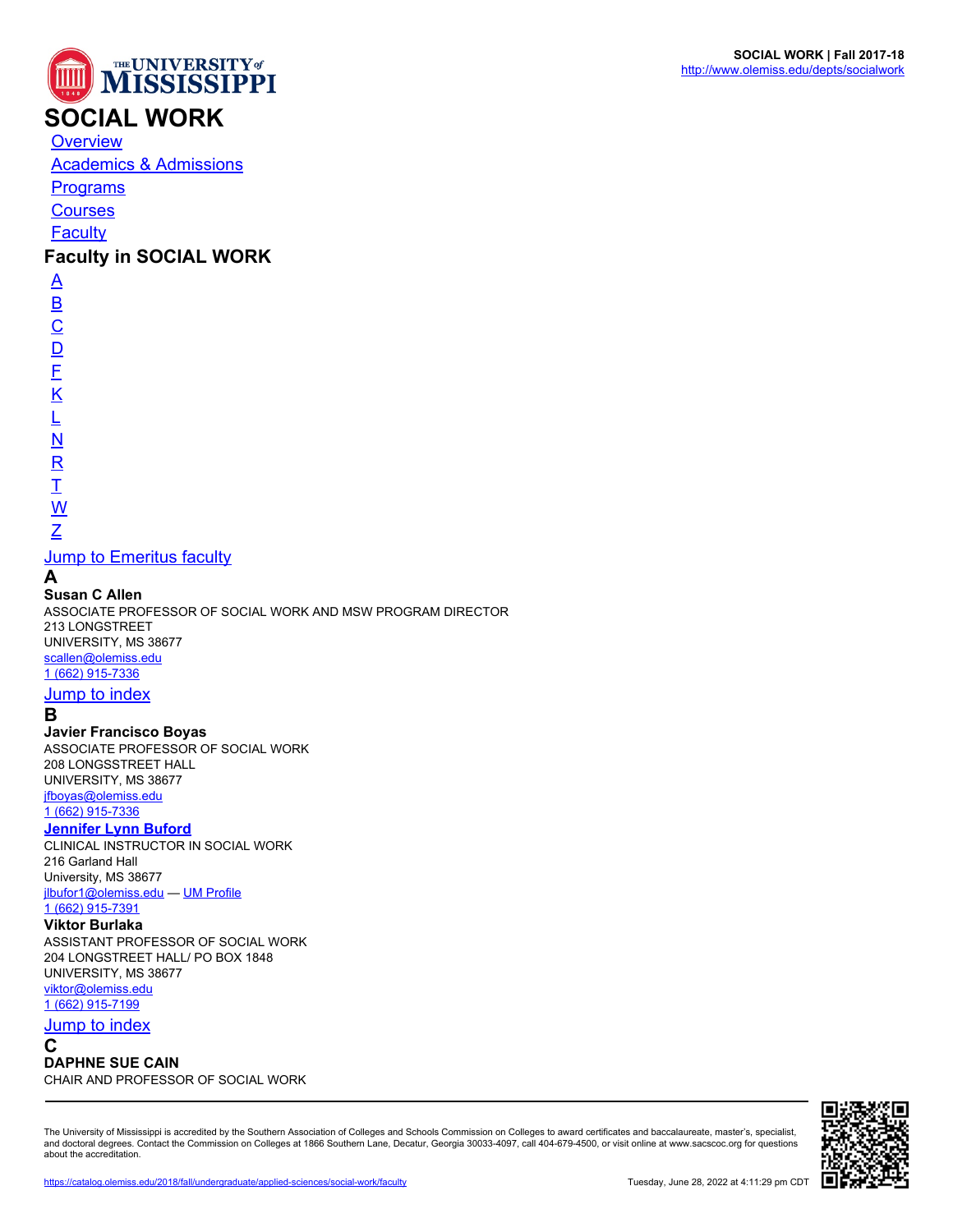

201 LONGSTREET UNIVERSITY, MS 38677 [dscain@olemiss.edu](http://catalog.olemiss.edu/mailto:dscain@olemiss.edu)

# [1 \(662\) 915-1497](http://catalog.olemiss.edu/tel:16629151497)

**John A Caldwell** INSTRUCTOR IN SOCIAL WORK 101 LONGSTREET HALL UNIVERSITY, MS 38677 [jacaldwe@olemiss.edu](http://catalog.olemiss.edu/mailto:jacaldwe@olemiss.edu) [1 \(662\) 915-6265](http://catalog.olemiss.edu/tel:16629156265)

#### **Jandel Mary Crutchfield**

ASSISTANT PROFESSOR OF SOCIAL WORK - TUPELO CAMPUS 1918 BRIAR RIDGE ROAD, 239-B TUPELO, MS 38804 [jmcrutch@olemiss.edu](http://catalog.olemiss.edu/mailto:jmcrutch@olemiss.edu) [1 \(662\) 915-6256](http://catalog.olemiss.edu/tel:16629156256)

#### [Jump to index](#page--1-0)

### **D**

#### **[Patricia Kay Digby](http://www.olemiss.edu/people/pkdigby)**

ASSISTANT DIRECTOR OF TRAINING - CHILD WELFARE TRAINING ACADEMY Longstreet Hall University, MS 38677 [pkdigby@olemiss.edu](http://catalog.olemiss.edu/mailto:pkdigby@olemiss.edu) — [UM Profile](http://www.olemiss.edu/people/pkdigby)

[1 \(662\) 915-7336](http://catalog.olemiss.edu/tel:16629157336)

### [Jump to index](#page--1-0)

# **F**

**[Amy K Fisher](http://www.olemiss.edu/people/afisher)** ASSISTANT PROFESSOR OF SOCIAL WORK 306 Garland University, MS 38677 [afisher@olemiss.edu](http://catalog.olemiss.edu/mailto:afisher@olemiss.edu) — [UM Profile](http://www.olemiss.edu/people/afisher) [1 \(662\) 915-7336](http://catalog.olemiss.edu/tel:16629157336)

#### <u>[Jump to index](#page--1-0)</u>

# **K**

**[Misa Kayama](http://www.olemiss.edu/people/mkayama)** ASSISTANT PROFESSOR OF SOCIAL WORK 211 Longstreet

University, MS 38677 [mkayama@olemiss.edu](http://catalog.olemiss.edu/mailto:mkayama@olemiss.edu) — [UM Profile](http://www.olemiss.edu/people/mkayama)

# [1 \(662\) 915-7336](http://catalog.olemiss.edu/tel:16629157336)

**[Yi Jin Kim](http://www.olemiss.edu/people/yjkim)** ASSISTANT PROFESSOR OF SOCIAL WORK 5197 W.E. Ross Pkwy Southaven, MS 38671 [yjkim@olemiss.edu](http://catalog.olemiss.edu/mailto:yjkim@olemiss.edu) — [UM Profile](http://www.olemiss.edu/people/yjkim) [1 \(662\) 342-4765](http://catalog.olemiss.edu/tel:16623424765)

#### <u>[Jump to index](#page--1-0)</u>

**L**

**[Na Youn Lee](http://www.olemiss.edu/people/nlee2)**

ASSISTANT PROFESSOR OF SOCIAL WORK Garland 312 University, MS 38677 [nlee2@olemiss.edu](http://catalog.olemiss.edu/mailto:nlee2@olemiss.edu) — [UM Profile](http://www.olemiss.edu/people/nlee2) [1 \(662\) 915-2696](http://catalog.olemiss.edu/tel:16629152696) **[Drew D Lefmann](http://www.olemiss.edu/people/dlefmann)** COORDINATOR OF ADVISING, RECRUITMENT AND RETENTION G214 Garland Hall University, MS 38677 [dlefmann@olemiss.edu](http://catalog.olemiss.edu/mailto:dlefmann@olemiss.edu) — [UM Profile](http://www.olemiss.edu/people/dlefmann)

The University of Mississippi is accredited by the Southern Association of Colleges and Schools Commission on Colleges to award certificates and baccalaureate, master's, specialist, and doctoral degrees. Contact the Commission on Colleges at 1866 Southern Lane, Decatur, Georgia 30033-4097, call 404-679-4500, or visit online at www.sacscoc.org for questions about the accreditation.

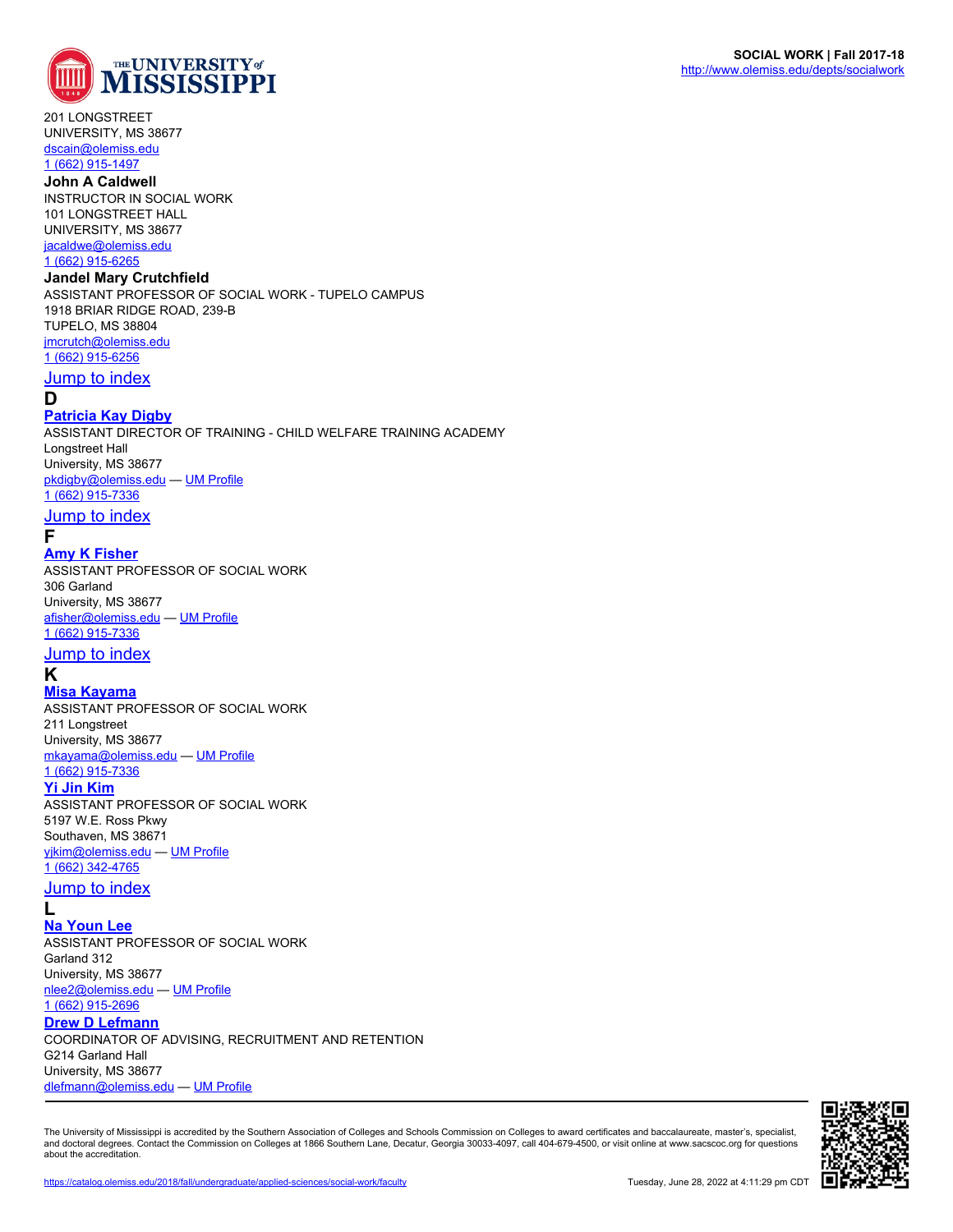

#### [1 \(662\) 915-2251](http://catalog.olemiss.edu/tel:16629152251)

#### **[Teresa Anne Lefmann](http://www.olemiss.edu/people/tlefmann)**

ASSISTANT PROFESSOR OF SOCIAL WORK Longstreet

University, MS 38677

[tlefmann@olemiss.edu](http://catalog.olemiss.edu/mailto:tlefmann@olemiss.edu) — [UM Profile](http://www.olemiss.edu/people/tlefmann) [1 \(662\) 915-7336](http://catalog.olemiss.edu/tel:16629157336)

# **[Younghee Lim](http://www.olemiss.edu/people/youlim)**

ASSOCIATE PROFESSOR OF SOCIAL WORK Longstreet

### University, MS 38677

[youlim@olemiss.edu](http://catalog.olemiss.edu/mailto:youlim@olemiss.edu) — [UM Profile](http://www.olemiss.edu/people/youlim) [1 \(662\) 915-7336](http://catalog.olemiss.edu/tel:16629157336)

# [Jump to index](#page--1-0)

**N**

#### **[Shelia Rena Nabors](http://www.olemiss.edu/people/srnabors)**

ADJUNCT PROFESSOR OF SOCIAL WORK P.O. Box 2521 Tupelo, MS 38804 [srnabors@olemiss.edu](http://catalog.olemiss.edu/mailto:srnabors@olemiss.edu) — [UM Profile](http://www.olemiss.edu/people/srnabors) [1 \(662\) 915-7336](http://catalog.olemiss.edu/tel:16629157336)

## **[Jump to index](#page--1-0)**

**R**

### **[Christopher Shane Robbins](http://www.olemiss.edu/people/srobbins)**

INSTRUCTOR IN SOCIAL WORK 1918 Briar Ridge Road, Rm 239A Tupelo, MS 38804 [srobbins@olemiss.edu](http://catalog.olemiss.edu/mailto:srobbins@olemiss.edu) — [UM Profile](http://www.olemiss.edu/people/srobbins) [1 \(662\) 915-6254](http://catalog.olemiss.edu/tel:16629156254)

# **[Jump to index](#page--1-0)**

**T**

#### **Marion Dunn Tutor**

ADJUNCT INSTRUCTOR IN SOCIAL WORK 21 LONGSTREET UNIVERSITY, MS 38677 [mdtutor@olemiss.edu](http://catalog.olemiss.edu/mailto:mdtutor@olemiss.edu) [1 \(662\) 915-7336](http://catalog.olemiss.edu/tel:16629157336)

#### **[Jump to index](#page--1-0)**

**W**

### **KIMBERLEY JEANETTE WHORTON**

ADJUNCT INSTRUCTOR IN SOCIAL WORK 211 LONGSTREET HALL UNIVERSITY, MS 38677 [kjwhorto@olemiss.edu](http://catalog.olemiss.edu/mailto:kjwhorto@olemiss.edu) [1 \(662\) 915-7336](http://catalog.olemiss.edu/tel:16629157336)

#### **[Desiree Stepteau Watson](http://www.olemiss.edu/people/dswatson)**

ASSOCIATE PROFESSOR OF SOCIAL WORK 205 Longstreet University, MS 38677 [dswatson@olemiss.edu](http://catalog.olemiss.edu/mailto:dswatson@olemiss.edu) — [UM Profile](http://www.olemiss.edu/people/dswatson) [1 \(662\) 915-7336](http://catalog.olemiss.edu/tel:16629157336)

#### **[Roland W Williams](http://www.olemiss.edu/people/rwwilli2)**

ADJUNCT INSTRUCTOR IN SOCIAL WORK 211 Longstreet Hall University, MS 38677 [rwwilli2@olemiss.edu](http://catalog.olemiss.edu/mailto:rwwilli2@olemiss.edu) — [UM Profile](http://www.olemiss.edu/people/rwwilli2) [1 \(662\) 915-7336](http://catalog.olemiss.edu/tel:16629157336) [Jump to index](#page--1-0)

The University of Mississippi is accredited by the Southern Association of Colleges and Schools Commission on Colleges to award certificates and baccalaureate, master's, specialist, and doctoral degrees. Contact the Commission on Colleges at 1866 Southern Lane, Decatur, Georgia 30033-4097, call 404-679-4500, or visit online at www.sacscoc.org for questions about the accreditation.



**SOCIAL WORK | Fall 2017-18** <http://www.olemiss.edu/depts/socialwork>